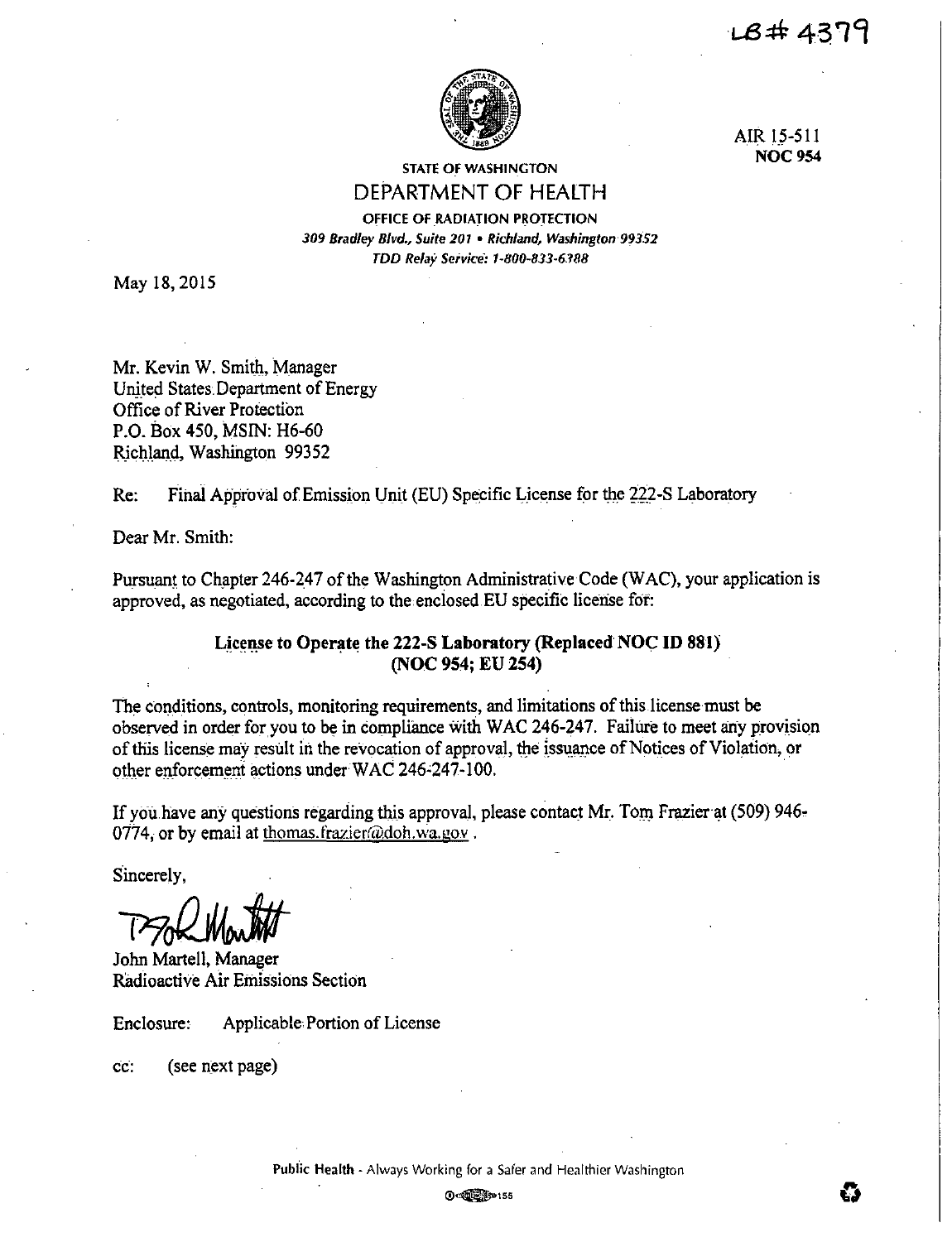Mr. Kevin W. Smith May 18, 2015 Page 2 of 2

**Contractor** 

**AiR 15-511 NOC954** 

 $\int$ 

cc: Ruth Allen, WRPS Matthew Barnett, PNNL Shawna Beiven, WDOH Lucinda Borneman, WRPS Lee Bostic, BNI Dennis Bowser, USDOE-ORP C)iff Clark, USDOE-RL Jack Donnelly, WRPS Rick Engelmann, cHPRC Dennis Faulk, EPA Tom Frazier, WDOH Gary Fritz, MSA Phil Gent, Ecology Robert Haggard, BNI Dale Jackson, USDOE-RL Jessica Joyner; WRPS Reed Kaldor, MSA Paul Karschnia, CHPRC Ed MacAlister, USDOE-RL Valarie Peery, Ecology Maria.Skorska, Ecoiogy Bryan Trimberger, USDOE-ORP Randy Utley, WDOH Jeff Voogd, WRPS Joan Woolard, MSA Davis Zhen, EPA Erivirorunerital Portal RAES Tracking: Line 15°3; Resp. to.lM# 8,388; EU 254; NOC 954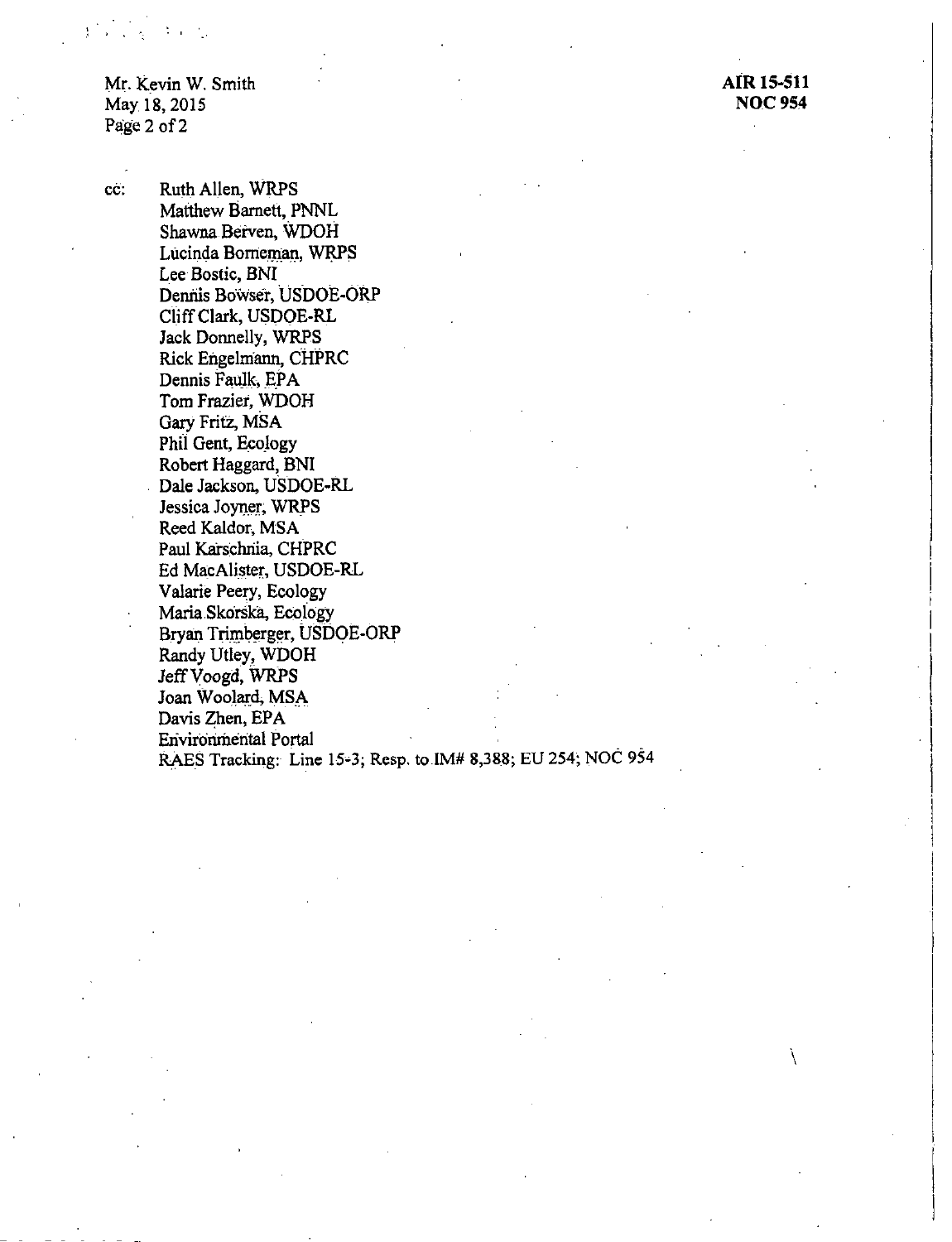#### **Emission Unit** ID: 254

#### **200W S-296S021-001**

#### **296-S-2i**

This is a MAJOR, ACTIVELY ventilated emission unit.

222-S LABORATORY

**Emission Unit Information** 

Stack Height: 68:00 ft. · 20.73 m. Stack Diameter 5.50 ft.

1.68 m.

Average Stack Effluent Temperature: 78 degrees Fahrenheit. 26 degrees Celsius.

Average Stack ExhaustVelocity: 63.16 ft/second. 19.25 m/second.

**AbatementTechnology** BARCT WAC246-247.040(3), 040(4)

state only enforceable: WAC 246-247-010(4), 040(5), 060(5)

| Zone or Area | <b>Abatement Technology</b> | <b>Required # of Units</b> | <b>Additional Description</b>                                                           |  |  |
|--------------|-----------------------------|----------------------------|-----------------------------------------------------------------------------------------|--|--|
|              | <b>HEPA</b>                 | 3.                         | In series for both the primary<br>and backup exhaust systems<br>$(222-S$ Lab Hot Cells) |  |  |
|              | <b>HEPA</b>                 |                            | For both primary and backup<br>exhaust systems (222-S Lab<br>Complex)                   |  |  |
|              | Fan                         | 3                          | Primary exhaust operated in<br>parallel, serves both hot cell<br>addtion & main lab.    |  |  |
|              | Fan                         |                            | Backup exhaust operates<br>independently or in parallel<br>with primary exhaust         |  |  |

## **Monitoring Requirements**

state enforceable: WAC 246-247-040(5), 060(5), and federally enforceable: 40 CFR 61 subpart.H

| <b>Federal and State</b> | <b>Monitoring and Testing</b> | <b>Radionuclides Requiring</b> | <b>Sampling</b>  |
|--------------------------|-------------------------------|--------------------------------|------------------|
| <b>Regulatory</b>        | <b>Requirements</b>           | <b>Measurement</b>             | <b>Frequency</b> |
| 40 CFR 61.93(b)(4)(i)    | 40 CFR 61, Appendix B.        | Sr-90, Cs-137, Am-241 and      | Continuous       |
| & WAC 246-247-075(2)     | Method 114                    | Pu-239                         |                  |

#### **Sampling Requirements** Record Sample

**AcldtticinaJ Requlrerrients** 

Additional monitoring or sampling requirements established by this License will be listed in the Conditions and Limitations section, if applicable.

**OperationalStatus** This emission unit is a laboratory building/facility exhauster that is used to ventilate building and facility operations such as but not limited to contaminated rooms, hot cells, glove boxes, and hoods, that support tank farm waste characterization activities, research and development, environmental sample analysis, and Hanford operations and remediation projects. The exhauster can be:used to support current surveillance, maintenance activities, operations, decontamination, and cleanup activities within the building/facility. The emission unit is a laboratory building/facility exhauster ventilation system that operates continuously.

This Emission Unit has 1 active Notice(s) of Construction.

| <b>Project Title</b>                                          |            | Approval # Date Approved NOC_ID |     |
|---------------------------------------------------------------|------------|---------------------------------|-----|
| License to Operate the 222-S Laboratory (Replaced NOC ID 881) | AIR 15-511 | 5/18/2015                       | 954 |

## **CQnditlon\_s (state only ~nforceable: WAC 246-247-04Q(S}, 060(5) if not specified}**

1) The total abated emission limit for this Notice of Construction is limited to 1.02E-03 mrem/year to the Maximally Exposed Individual (WAC 246-247-040(5}), The total limit on the Potential-To-Emit for this Notice of Construction is limited to  $3.00E+00$  mrem/year to the Maximally Exposed Individual (WAC 246-247-030(21)).

Page 1 of 3 for EU\_IO 254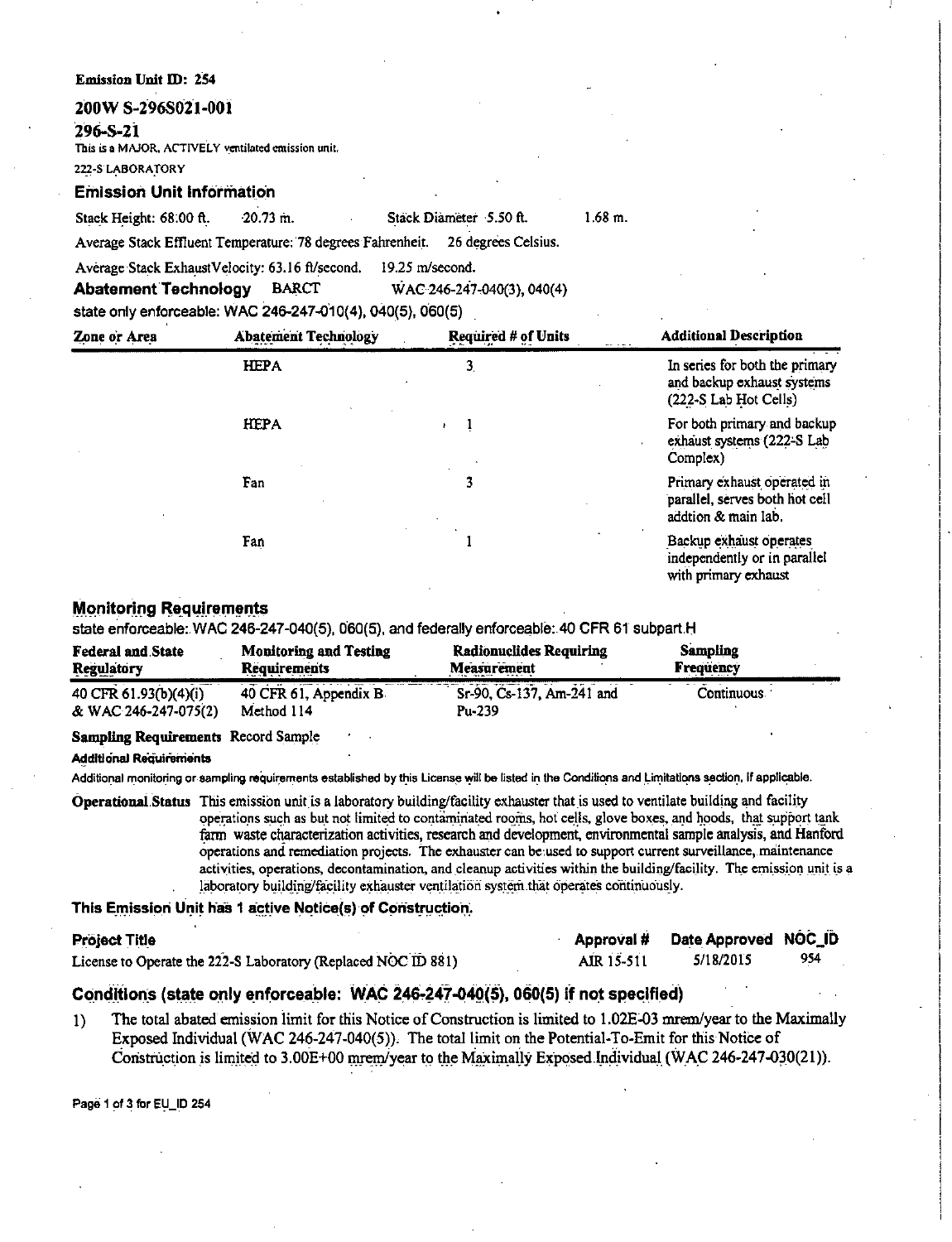$2)$ This approval applies only to those activities described below. No additional activities or variations on the approved activities that constitute a "modification" to the emission unit, as defined in WAC 246-247-030(16), may be conducted.

The 222-S Laboratory was built in the early 1950's to provide analytical services, first for the reduction and oxidation (REDOX) process, and later for several programs and plant operations. In 1994 Project W-041H, Environmental Hot Cell Expansion, provided the hot cell facility, an addition ot the east end of the 222-S Laboratory that includes the 11A hot cells and associated fume hoods. The increased hot cell capacity was required to support an increased demand for analytical services.

The 222-S Laboratory primarily receives, processes, and stores samples from various projects and packages samples for shipment to other onsite and offsite laboratories. The 222-S Laboratory is also used for sample analysis, testing, and process development. The majority of samples are from the single-shell tanks (SST) and double-shell tanks (DST) in the tank farm system with a few samples coming from other facilities such as the 242-A Evaporator, K Basins Project, Plutonium Finishing Plant (PFP), and the 219-S Waste Handling Facility. All SST and DST samples and most other samples are received through the 11A hot cell.

The 222-S Laboratory is also used for waste management activities, such as waste transfers to the 219-S Waste Handling Facility and other activities supporting laboratory and other Hanford Site operations. The 222-S Laboratory manages waste generated at 222-S Laboratory and small amounts of radioactive waste not generated as the 222-S Laboratory (i.e., for short-term storage or transfer to the 219-S Tank System).

The 222-S Laboratory undergoes operation and maintenance activities that occur in the radioactive portion of the facility and contribute to emissions through the 296-S-21 stack. Nonanalytical portions of the facility that exhaust through the 296-S-21 stack are the basement, tunnels, and other miscellaneous sources (e.g., vented storage cabinets).

## 3) The Annual Possession Quantity is limited to the following radionuclides (Curies/year):

#### $Ac - 227$

Contributes less than 0.1 mrem/yr to the MEI, and represents less than 10% of the unabated PTE and represents less than 25% of the abated dose.

#### Ba-137 m

Contributes less than 0.1 mrem/yr to the MEI, and represents less than 10% of the unabated PTE and represents less than 25% of the abated dose.

#### $Cm - 242$

Contributes less than 0.1 mrem/vr to the MEI, and represents less than 10% of the unabated PTE and represents less than 25% of the abated dose.

#### $Co - 60$

Contributes less than 0.1 mrem/yr to the MEI, and represents less than 10% of the unabated PTE and represents less than 25% of the abated dose.

#### Eu - 152

Contributes less than 0.1 mrem/yr to the MEI, and represents less than 10% of the unabated PTE and represents less than 25% of the abated dose.

#### $H - 3$

Contributes less than 0.1 mrem/yr to the MEI, and represents less than 10%

Page 2 of 3 for EU\_ID 254

 $Am - 241$  $6.76E + 01$ Identified as contributing greater than 0.1 mrem/yr to the MEI, greater than 10% of the potential TEDE to the MEI and greater than 25% of the TEDE to

#### $C - 14$

the MEI after controls.

Contributes less than 0.1 mrem/yr to the MEI, and represents less than 10% of the unabated PTE and represents less than 25% of the abated dose.

#### Cm - 243

Contributes less than 0.1 mrem/vr to the MEI, and represents less than 10% of the unabated PTE and represents less than 25% of the abated dose.

#### Cs - 134

Contributes less than 0.1 mrem/yr to the MEI, and represents less than 10% of the unabated PTE and represents less than 25% of the abated dose.

#### Eu - 154

Contributes less than 0.1 mrem/yr to the MEI, and represents less than 10% of the unabated PTE and represents less than 25% of the abated dose.

Am - 243 Contributes tess than 0.1 mrem/yr to the MEI, and represents less than 10% of the unabated PTE and represents less than 25% of the abated dose.

#### Cd-113 m.

Contributes less than 0.1 mrem/yr to the MEI, and represents less than 10% of the unabated PTE and represents less than 25% of the abated dose.

#### Cm - 244

 $Cs - 137$ 

Contributes less than 0.1 mrem/yr to the MEI, and represents less than 10% of the unabated PTE and represents less than 25% of the abated dose.

#### 3.16E+03

Identified as contributing greater than 0.1 mrem/yr to the MEI, greater than 10% of the potential TEDE to the MEI. and greater than 25% of the TEDE to the MEI after controls.

Eu - 155

Contributes less than 0.1 mrem/yr to the MEI, and represents less than 10% of the unabated PTE and represents less than 25% of the abated dose.